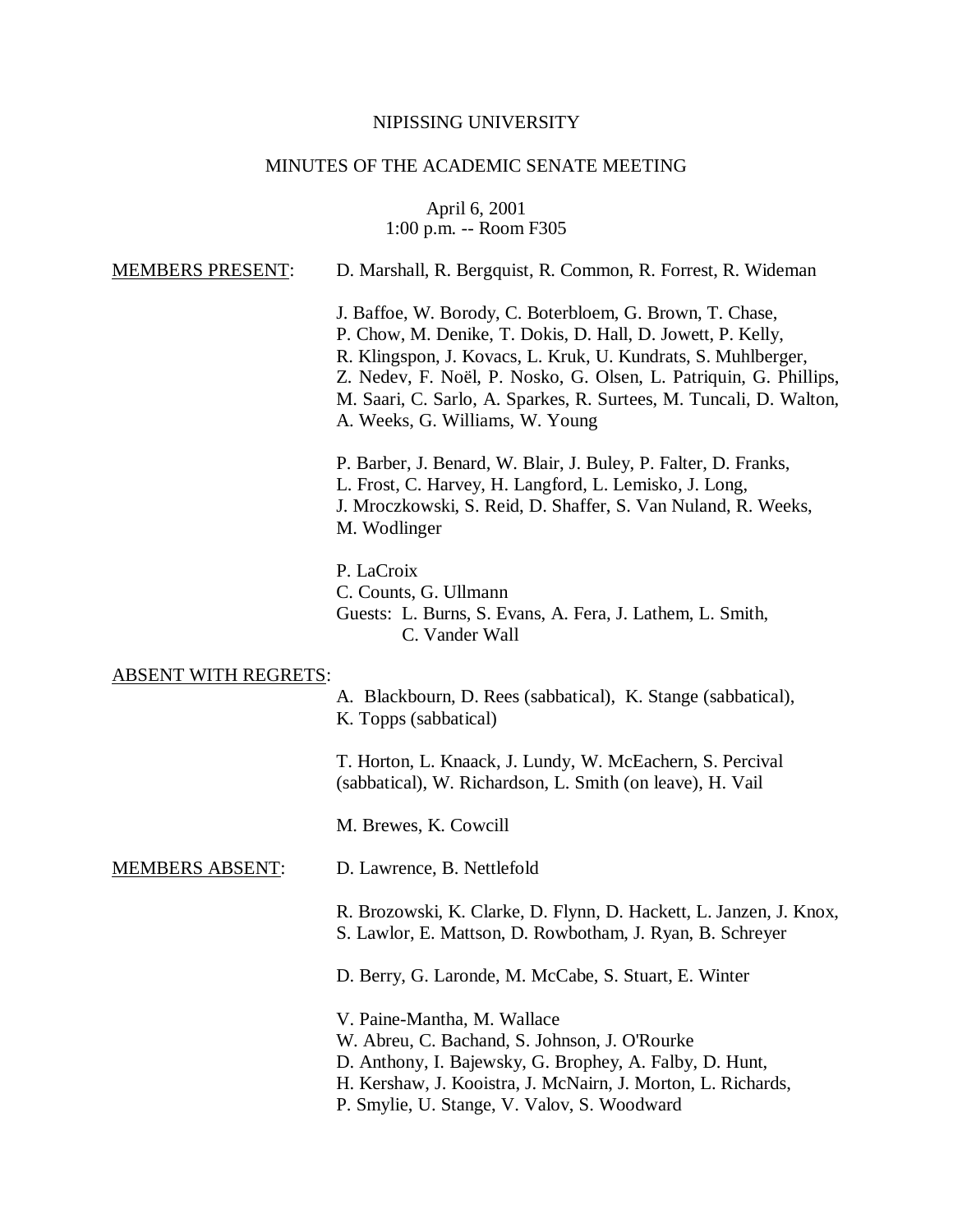MOTION #1: Moved by S. Muhlberger, seconded by M. Saari that the minutes of the regular meeting of the Academic Senate dated March 9, 2001 be adopted. CARRIED

#### BUSINESS ARISING FROM THE MINUTES

MOTION #2: Moved by R. Common, seconded by H. Langford that Senate recommend to the President that the proposed Faculty of Education laptop initiative be implemented for the 2002/2003 academic year at the earliest. CARRIED

#### ANNOUNCEMENTS

The President circulated copies of the Report of the Investing in Students Task Force, entitled "Portals and Pathways" for senators' information. He stated that the document had been commissioned by the Minister to determine if universities were efficient. The results found that universities were competent in this regard. The Senate Chair announced a special Senate meeting in April on Friday, April  $27<sup>th</sup>$  at 2:30 p.m. to consider Education grades. The Arts and Science grades will be considered at the regular Senate meeting in May to be held on Tuesday, May  $15^{th}$  at 10:00 a.m.

Dr. Marshall stated that the management indicators had been published for the third consecutive year. He explained that the indicators were chosen based on the university's planning goals and assumptions, and will be monitored over a five-year period. The President announced that the Board of Governors had approved a \$25.7 million budget at the Board meeting held on April  $5<sup>th</sup>$ . Dr. Marshall informed senators that application rates had increased by 8.2%. He stated that the Ontario Universities Application Centre had released its first performance indicators report. Dr. Marshall reported on Nipissing's employability rates commenting that they had surpassed last year's figures. A total of 98.13% of Nipissing graduates found employment six months after graduation this year, as compared with last year's total of 94.3%. Those who secured employment two years after graduation amounted to 98.33% this year, as compared with last year's percentage of 96.2.

The Chair announced that the Senate Executive Committee had held a special, two-hour meeting to discuss the strengths and weaknesses of Senate and its proportional representation. Dr. Marshall explained that the meeting was not intended to render any decision but rather to determine whether a time-limited discussion of the issue of an elected Senate was warranted. Dr. Marshall will prepare a report to be distributed at the April  $27<sup>th</sup>$  meeting of Senate that will be considered during a time-limited discussion at the May  $15<sup>th</sup>$  Senate meeting. The discussion will focus on the representation of the two faculties on Senate as well as the consideration of streamlining the current committee structure.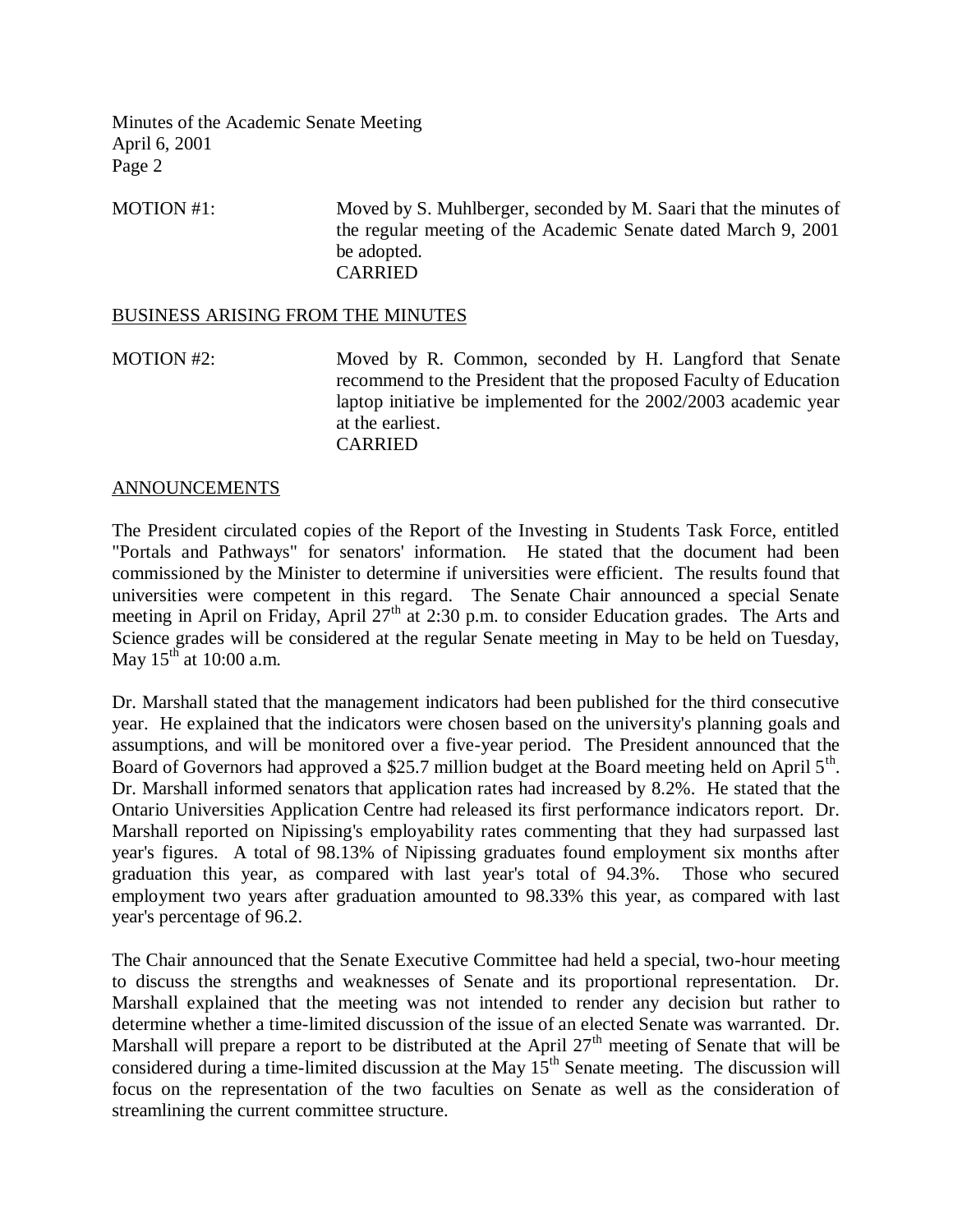Dr. Forrest was proud to announce three NSERC recipients in the Faculty of Arts and Science: Dr. Tuncali, Dr. Weeks and Dr. Nedev. He reported that the Arts and Science Council had met last week and approved the Departmental Restructuring Report and the Grading Standards and Practices Report. Dr. Forrest commented on the significance of these documents and stated that they would change the Arts and Science environment. The Dean provided an update of ongoing progress with the Biology and Computer Science search committees.

Dr. Common reported that the Faculty of Education had processed 4000 applications for next year and a total of 1356 offers were sent to potential students. The Dean stated that the Faculty will aim for a target of 685 students, which represents 50 more students than the current year.

Brendan Wilson introduced the new NUSU Executive: Brock Leighton, President; Mark Tomlin, Vice-President External; Julie Price, Vice-President Internal and Scott Johnson, Vice-President Student Life. He announced that Frontier College will offer a literacy program in North Bay and surrounding area and has hired a full-time person to coordinate the program. Mr. Wilson thanked the faculty who had participated in supporting this initiative.

The Speaker reminded senators that annual reports are due at the May Senate meeting and must indicate yearly attendance; otherwise, they will not be accepted by the Senate Executive Committee.

## REPORTS OF STANDING COMMITTEES

## University Curriculum Committee

| <b>MOTION #3:</b> | Moved by R. Bergquist, seconded by J. Baffoe that the Report of<br>the University Curriculum Committee dated March 27, 2001 be<br>received.<br><b>CARRIED</b>                                                                                                                                                                                                               |
|-------------------|-----------------------------------------------------------------------------------------------------------------------------------------------------------------------------------------------------------------------------------------------------------------------------------------------------------------------------------------------------------------------------|
| <b>MOTION #4:</b> | Moved by R. Bergquist, seconded by J. Baffoe that the Senate<br>document entitled "Senate Academic Regulations and Policies,<br>September 2000" be amended in section 19.0 to change the name<br>of the 4-year Honours Bachelor of Applied Technology Degree in<br>Business Information Systems to Bachelor of Business Information<br>Systems (Honours).<br><b>CARRIED</b> |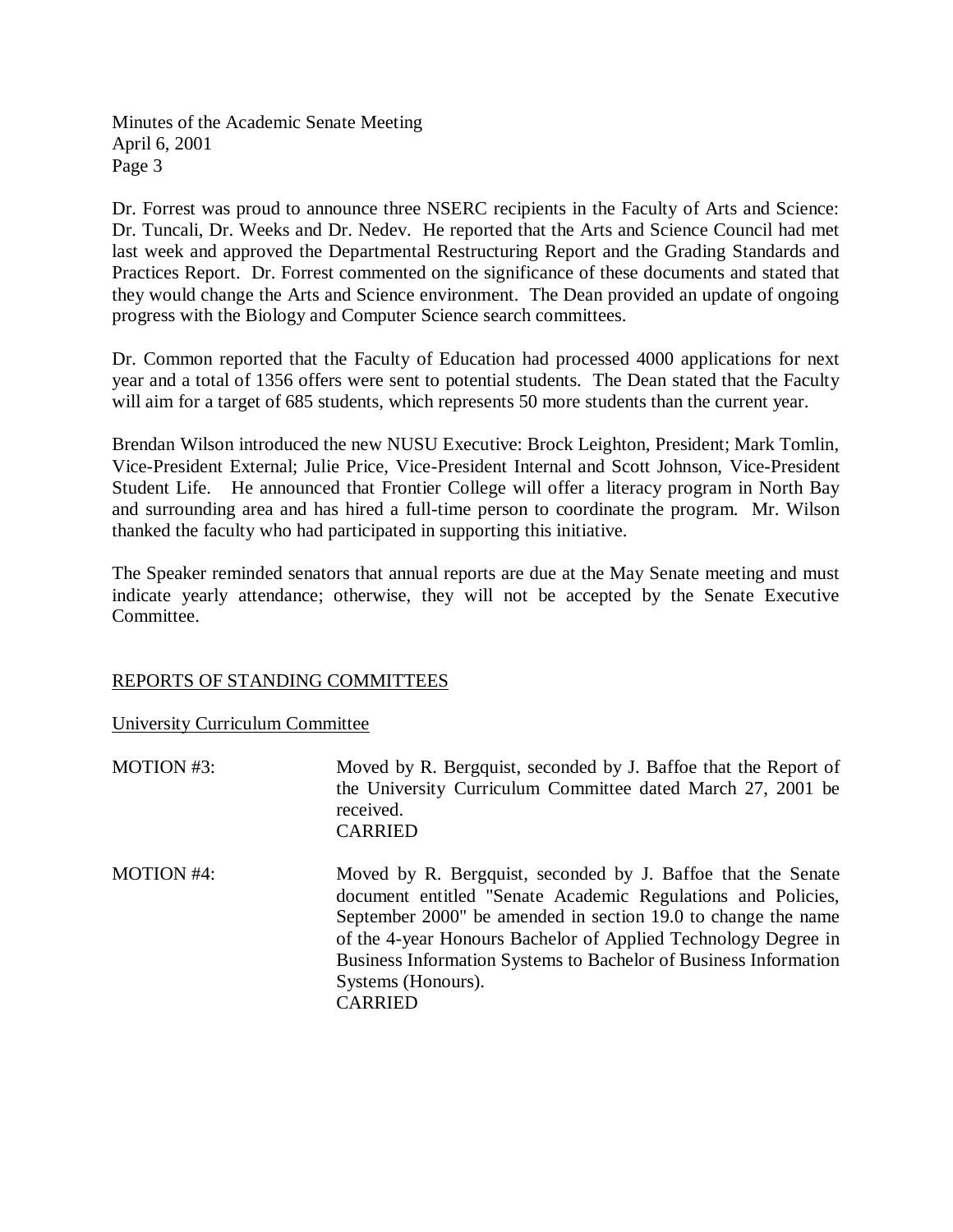| <b>MOTION #5:</b> | Moved by R. Bergquist, seconded by M. Tuncali that the Senate<br>document entitled "Senate Academic Regulations and Policies,<br>September 2000" be amended in section 20.0 to change the name<br>of the 4-year Honours Bachelor of Applied Technology Degree in<br>Environmental Biology to Bachelor of Science (Honours) and that<br>the name of the major be changed to Environmental Biology and<br>Technology.<br><b>CARRIED</b> |
|-------------------|---------------------------------------------------------------------------------------------------------------------------------------------------------------------------------------------------------------------------------------------------------------------------------------------------------------------------------------------------------------------------------------------------------------------------------------|
| <b>MOTION #6:</b> | Moved by R. Bergquist, seconded by M. Tuncali that Senate<br>consider Motions 4-14 of the Curriculum Committee Report dated<br>March 27, 2001 as one omnibus motion.<br><b>CARRIED</b>                                                                                                                                                                                                                                                |
|                   | #4:<br>That the Senate document entitled "Senate Academic"<br>Regulations and Policies, September 2000" be amended to add<br>SOCI 4476E - Senior Seminar in Criminal Justice.                                                                                                                                                                                                                                                         |
|                   | #5:<br>That the Senate document entitled "Senate Academic"<br>Regulations and Policies, September 2000" be amended to add<br>SOCI 4466E - Program and Policy Evaluation.                                                                                                                                                                                                                                                              |
|                   | That the Senate document entitled "Senate Academic<br>#6:<br>Regulations and Policies, September 2000" be amended to add<br>SOCI 4467E<br>- Contemporary Research and<br>Theory in<br>Criminology.                                                                                                                                                                                                                                    |
|                   | #7:<br>That the Senate document entitled "Senate Academic"<br>Regulations and Policies, September 2000" be amended in section<br>27.0, as outlined on pages 14 to 18 of the Curriculum Committee<br>Report dated March 27, 2001.                                                                                                                                                                                                      |
|                   | #8:<br>That the Senate document entitled "Senate Academic<br>Regulations and Policies, September 2000" be amended to modify<br>MUSC 1102E - Introduction to Music II, as outlined.                                                                                                                                                                                                                                                    |
|                   | #9:<br>That the Senate document entitled "Senate Academic<br>Regulations and Policies, September 2000" be amended to add<br>EDUC 2465E - Design and Technology II as outlined.                                                                                                                                                                                                                                                        |
|                   | That the Senate document entitled "Senate Academic<br>#10:<br>Regulations and Policies, September 2000" be amended to delete<br>PSYC 2005E - Developmental Psychology, PSYC 2125E -<br>Scientific Method and Analysis, PSYC 2305E - Psychology of<br>Industry and Work, PSYC 2905E - Receptor Processes and<br>Perception and PSYC 3805E - Social Psychology beginning with<br>the Spring/Summer session of 2002.                     |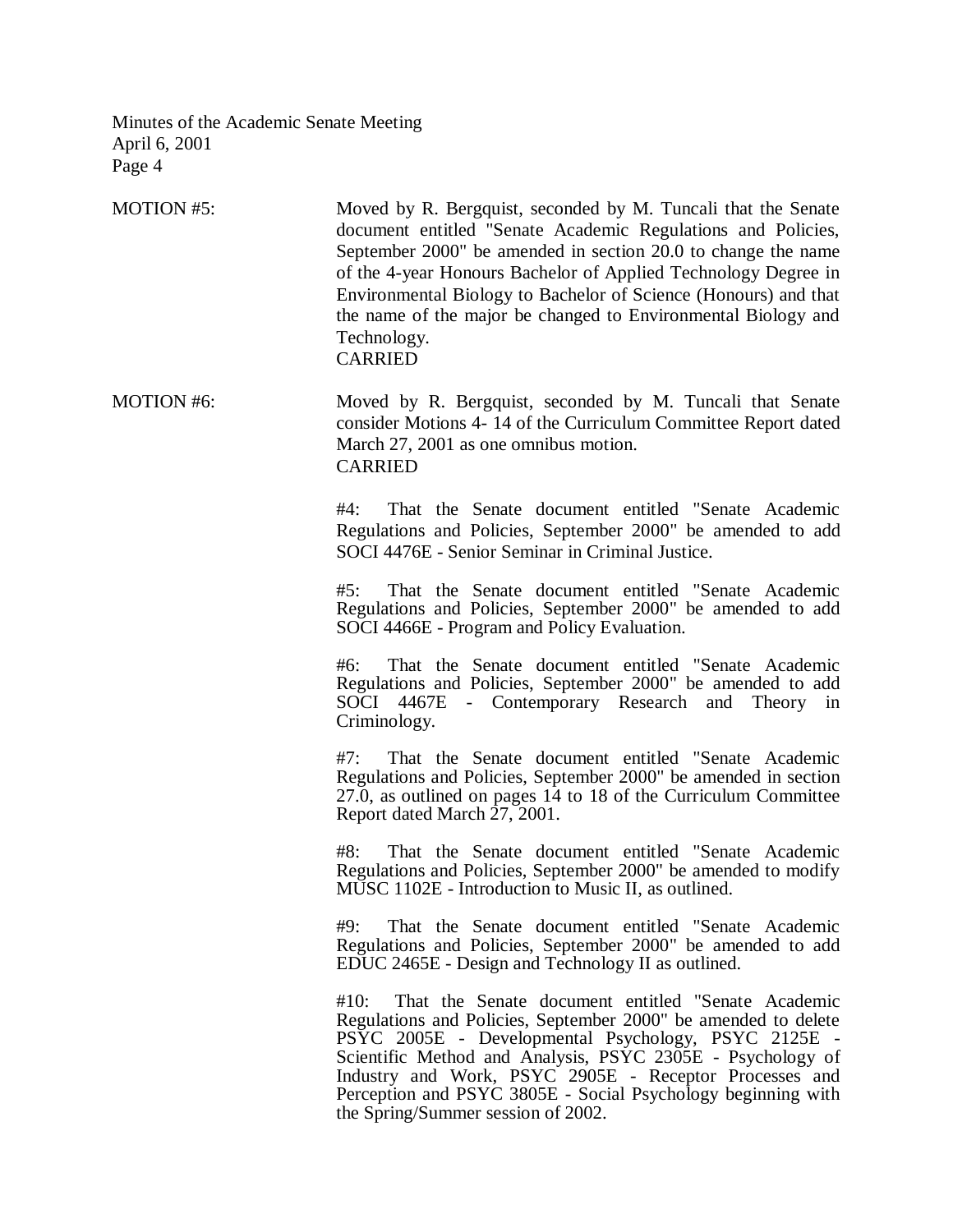|                                | #11:<br>That the Senate document entitled "Senate Academic"<br>Regulations and Policies, September 2000" be amended to add<br>PSYC 2006E - Childhood Development, PSYC 2007E - Adult<br>Development, PSYC 2126E - Scientific Method and Analysis I,<br>PSYC 2127E - Scientific Method and Analysis II, PSYC 2306E -<br>Psychology of Industry and Work I, PSYC 2307E - Psychology of<br>Industry and Work II, PSYC 2906E - Sensation, PSYC 2907E -<br>Perception, PSYC 3806E - Introduction to Social Psychology and<br>PSYC 3807E - Applied Social Psychology, as outlined. |
|--------------------------------|------------------------------------------------------------------------------------------------------------------------------------------------------------------------------------------------------------------------------------------------------------------------------------------------------------------------------------------------------------------------------------------------------------------------------------------------------------------------------------------------------------------------------------------------------------------------------|
|                                | #12:<br>That the Senate document entitled "Senate Academic"<br>Regulations and Policies, September 2000" be amended to modify<br>PSYC 3205E - Psychological Measurement, as outlined on pages<br>50 & 51 of the Curriculum Committee Report dated March 27,<br>2001.                                                                                                                                                                                                                                                                                                         |
|                                | That the Senate document entitled "Senate Academic<br>#13:<br>Regulations and Policies, September 2000" be amended to modify<br>PSYC 3356E - Design and Analysis I, as outlined on pages 51 &<br>52 of the Curriculum Committee Report dated March 27, 2001.                                                                                                                                                                                                                                                                                                                 |
|                                | #14:<br>That the Senate document entitled "Senate Academic"<br>Regulations and Policies, September 2000" be amended in sections<br>38.00, 38.10, 38.20, 38.25, 38.30 and 38.40 as outlined on pages<br>53 to 67 of the Curriculum Committee Report dated March 27,<br>2001. However, this has occurred too late to take effect in the Fall<br>of 2001. These changes will take effect beginning with the<br>Spring/Summer session of 2002.                                                                                                                                   |
| MOTION #7:                     | Moved by R. Bergquist, seconded by R. Surtees that Senate<br>approve Motions 4-14 of the Curriculum Committee Report dated<br>March 27, 2001, as one omnibus motion.<br><b>CARRIED</b>                                                                                                                                                                                                                                                                                                                                                                                       |
| By-laws and Striking Committee |                                                                                                                                                                                                                                                                                                                                                                                                                                                                                                                                                                              |
| <b>MOTION #8:</b>              | Moved by A. Sparkes, seconded by D. Marshall that the Report of<br>the By-laws and Striking Committee dated March 27, 2001 be<br>received.<br><b>CARRIED</b>                                                                                                                                                                                                                                                                                                                                                                                                                 |
| MOTION #9:                     | Moved by A. Sparkes, seconded by W. Borody that Senate proceed<br>to hold elections for Committee membership for the 2001-2002<br>academic year.<br><b>CARRIED</b>                                                                                                                                                                                                                                                                                                                                                                                                           |

S. Reid nominated D. Brackenreed to the University Research Council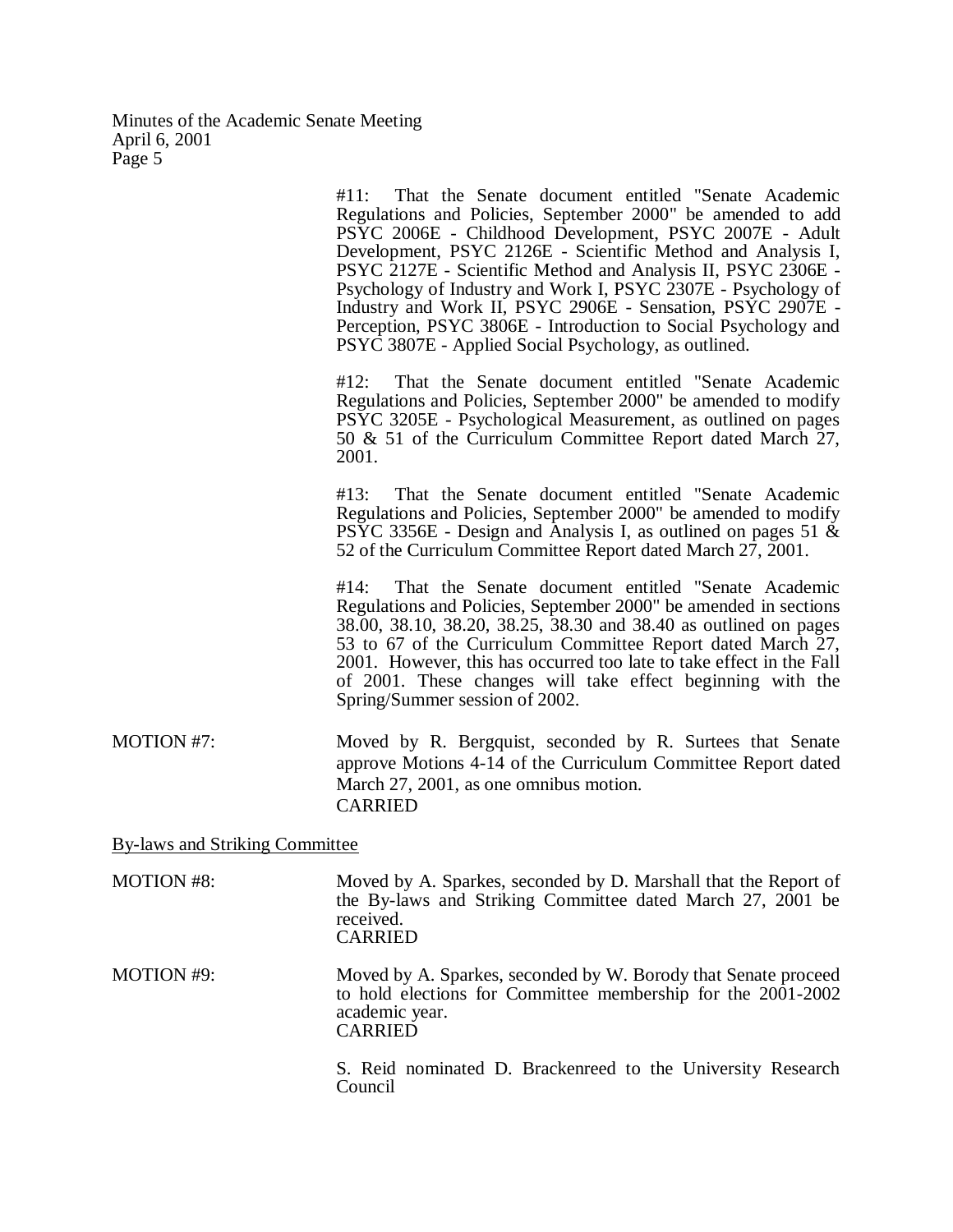MOTION #10: Moved by P. Nosko, seconded by D. Franks that nominations cease. CARRIED Elected to the University Research Council: D. Franks, D. Brackenreed Admissions, Promotions and Petitions Committee MOTION #11: Moved by R. Bergquist, seconded by S. Muhlberger that the Report of the Admissions, Promotions and Petitions Committee dated March 21, 2001 be received. CARRIED MOTION #12: Moved by R. Bergquist, seconded by D. Hall that the Senate document entitled "Senate Academic Regulations and Policies, September 2000" be amended in section 27.0 by replacing the current Admission Requirements for the Bachelor of Criminal Justice program with the following: *To be considered for admission to the Bachelor of Arts in Criminal Justice (BACJ) program, students must have a minimum overall average of 75% on six OACs, or have successfully completed the Diploma in Police Foundations or Diploma in Corrections with a minimum grade-point average of 3.5, and submit the Bachelor of Arts in Criminal Justice supplementary application package for consideration. Student applications will be reviewed by faculty members from the Criminal Justice program. Students will be required to maintain a minimum overall average of 75% in their first year (first 30 credits) to proceed to second year in the program.* **CARRIED** MOTION #13: Moved by R. Bergquist, seconded by R. Surtees that the Senate document entitled "Senate Academic Regulations and Policies, September 2000" be amended in section 3.20 by replacing the current policy on Spring and Summer Session Course Loads with the following: **Spring and Summer Sessions** *Students who register for Spring and Summer courses, on campus and correspondence, will be limited to a maximum of 12 credits per session. (Note: Correspondence course credits will be counted toward the maximum of 12 credits in each of Spring and Summer Session.) Students on probation or on a restricted course load may only register in a maximum of six credits in each of Spring and Summer session.* CARRIED